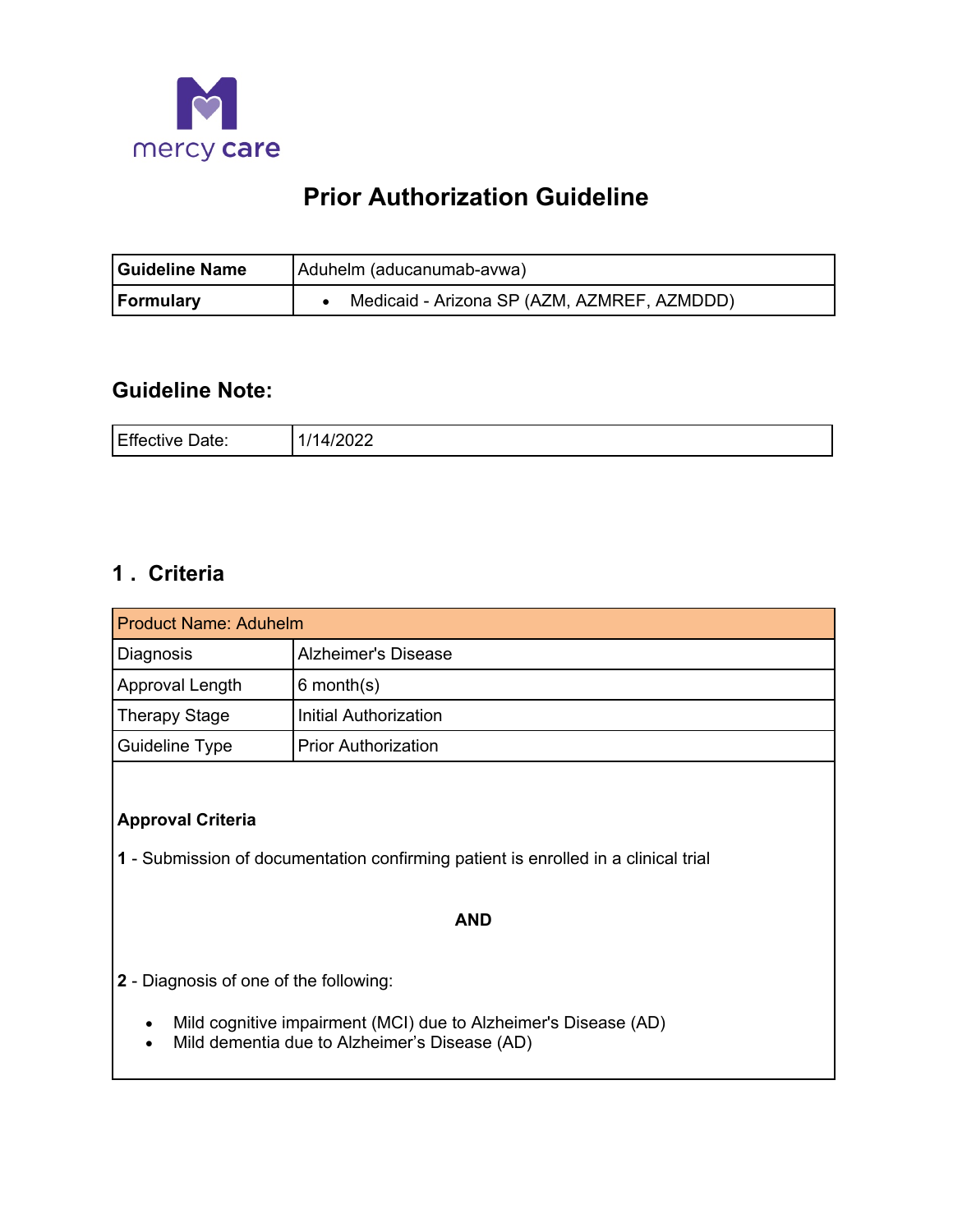

### **AND**

**3** - Submission of medical records (e.g., chart notes, laboratory values, examination histories) documenting the basis for diagnosis, including all of the following:

**3.1** Documentation of a comprehensive history and neurological examination, inclusive of a description of the nature and duration of cognitive symptoms within the previous 3 months

### **AND**

**3.2** Medical records documenting baseline (within the previous three months) cognitive function based on ONE of the following objective assessments:

- Mini-Mental State Examination (MMSE) score ≥ 24
- Montreal Cognitive Assessment (MoCA) score ≥ 15

#### **AND**

**3.3** Medical records documenting confirmed evidence of clinically significant AD neuropathology based on ONE of the following:

- Cerebral Spinal Fluid (CSF) biomarkers
- Amyloid positron emission tomography (PET)

### **AND**

**4** - Patient has received recent (within the previous 3 months) baseline brain magnetic resonance imaging (MRI) prior to initiating treatment

### **AND**

**5** - Patient does not have significant cerebrovascular disease as established by brain MRI showing any of the following:

• Acute or sub-acute hemorrhage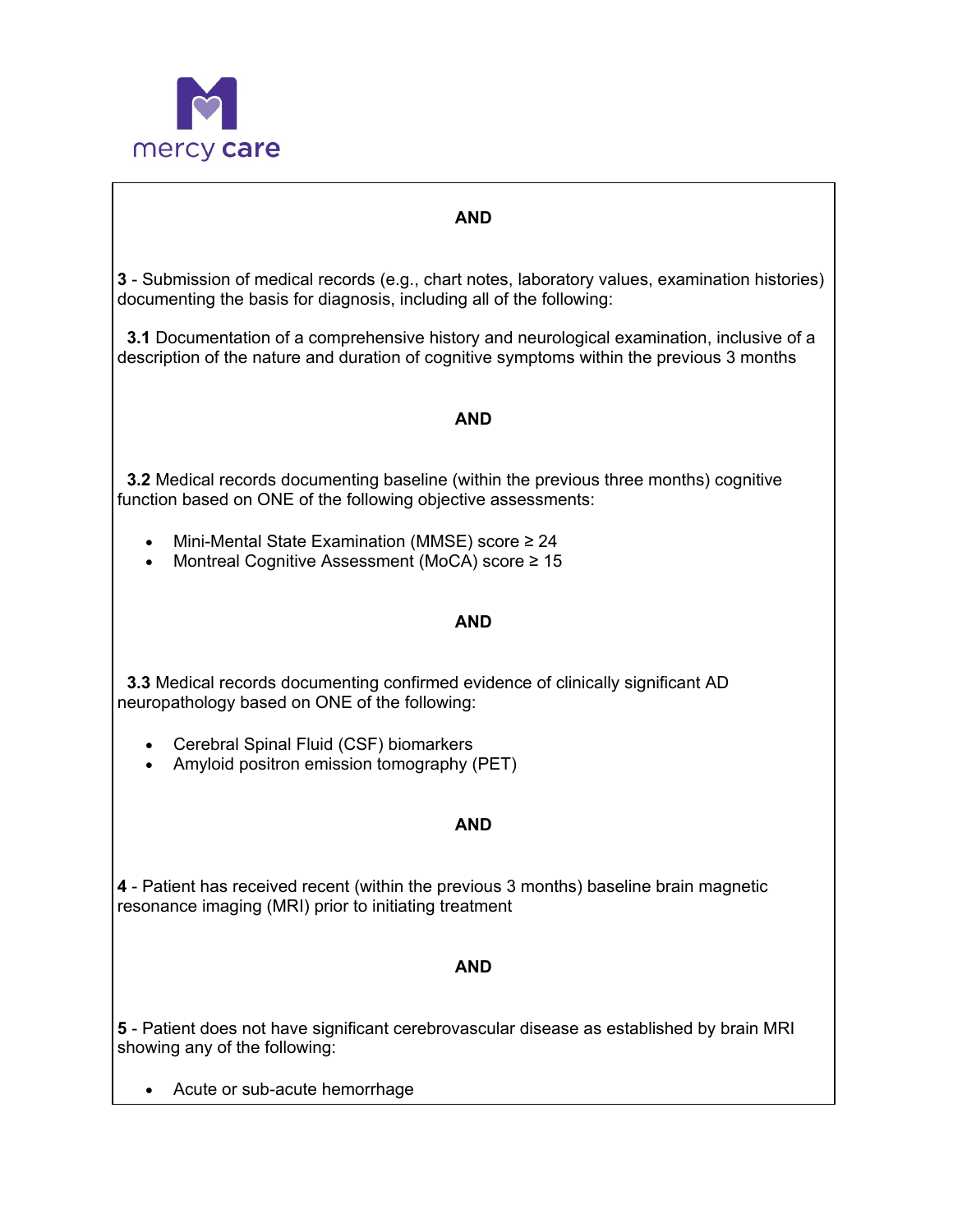

- Prior macro-hemorrhage or prior subarachnoid hemorrhage (unless finding is not due to an underlying structural or vascular hemorrhage)
- $\bullet$ • 4 or more brain microhemorrhages
- $\bullet$ Cortical infarct
- More than 1 lacunar infarct
- $\bullet$ • Superficial siderosis
- $\bullet$ • History of diffuse white matter disease

#### **AND**

**6** - Patient does not have any of the following non-AD neurodegenerative disorders:

- $\bullet$ • Probable dementia with Lewy bodies by consensus criteria
- Suspected frontotemporal degeneration
- Dementia in down syndrome

#### **AND**

**7** - Patient does not have any of the following exclusionary neurological or psychiatric conditions:

- $\bullet$ Uncontrolled seizure disorder
- Uncontrolled mood disorder, anxiety disorder, or psychosis
- Substance use disorder active in the past 2 years

#### **AND**

- **8**  Patient does not have any of the following cardiovascular conditions:
	- Uncontrolled hypertension
	- Coronary artery disease (including unstable angina and myocardial infarction)
	- Heart failure
	- Arrhythmia
	- Clinically significant carotid atherosclerosis and/or peripheral arterial disease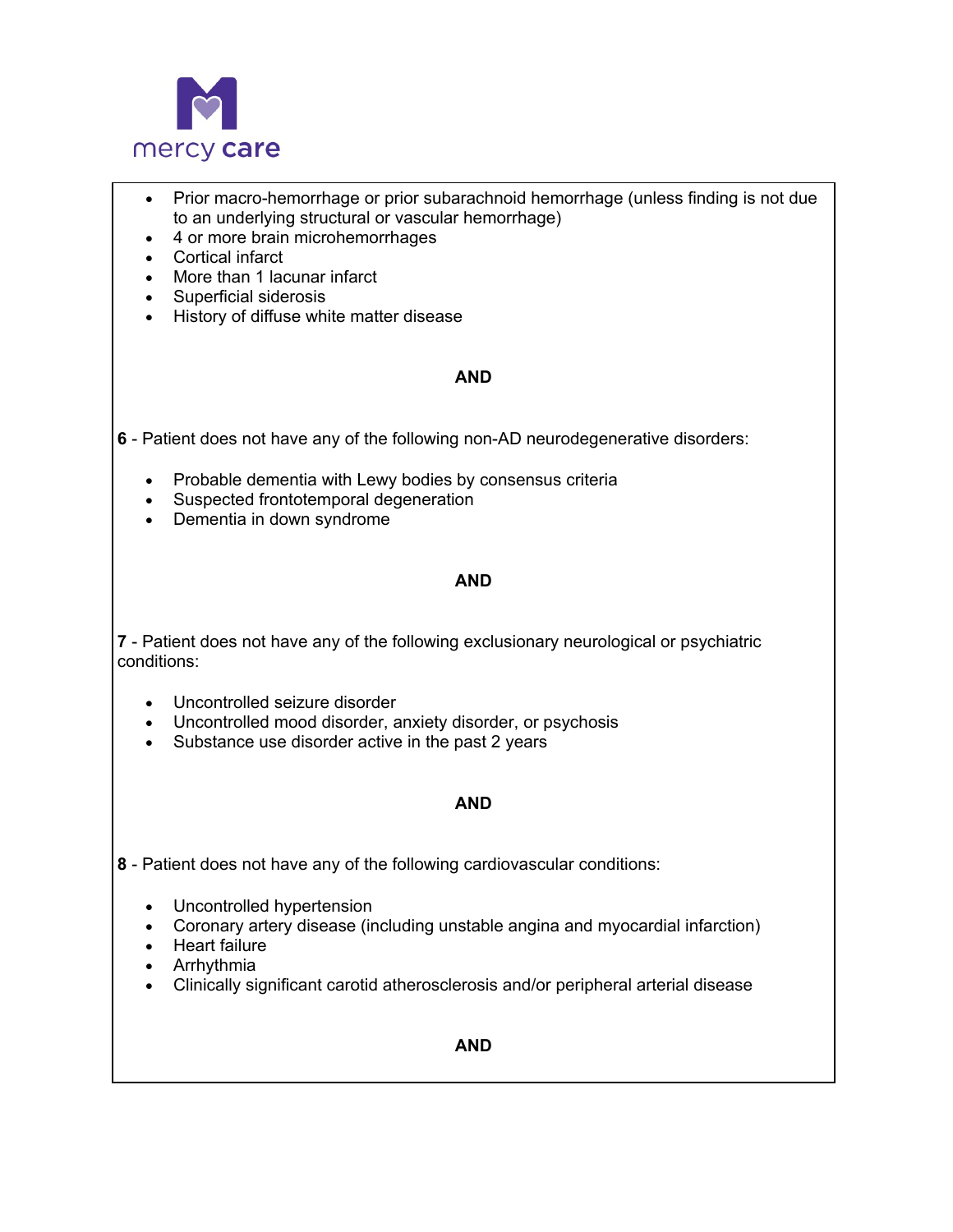

## **9** - Both of the following:

- Patient is not currently taking an anticoagulant or antiplatelet agent (unless aspirin 325 mg/day or less)
- Patient has no history of transient ischemic attack (TIA), stroke, or unexplained loss of consciousness within previous year prior to initiating treatment

### **AND**

**10** - Patient does not have any uncontrolled clinically significant chronic medical condition (e.g., liver disease, kidney disease, pulmonary disease, autoimmune disease requiring chronic immunosuppression, malignant neoplasm, active chronic infection [HIV, HCV], poorly controlled diabetes mellitus)

### **AND**

**11** - Prescribed dosing is in accordance with the United States Food and Drug Administration approved labeling

### **AND**

**12** - Prescribed by or in consultation with one of the following:

- **Neurologist**
- Geriatrics specialist

### **AND**

**13** - Prescriber attests that the patient and/or authorized representative (e.g., power of attorney, invoked health care proxy) has shared in decision-making and has been informed on the known and potential risks and lack of established clinical benefit associated with Aduhelm (aducanumab-avwa) treatment

#### **AND**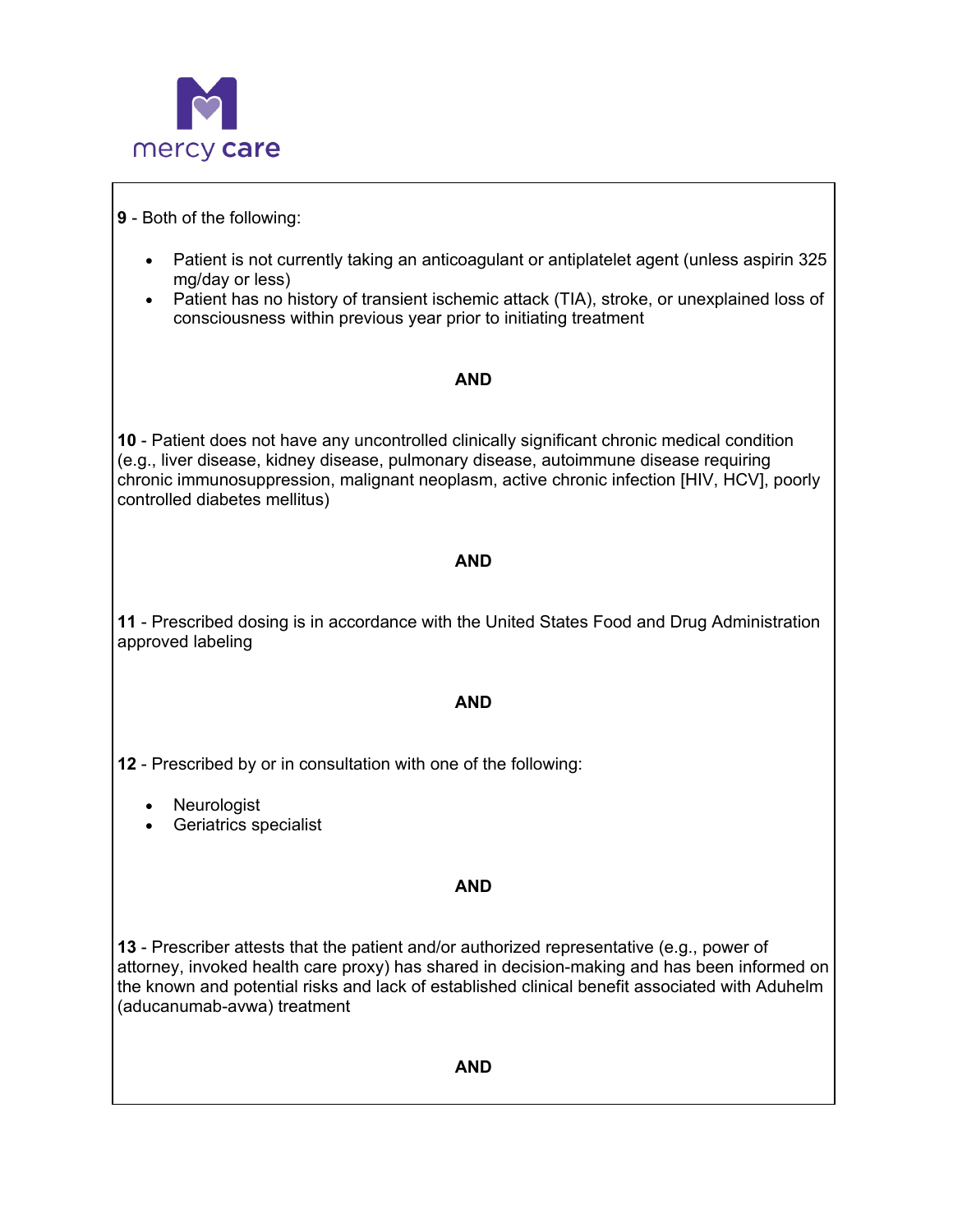

**14** - Therapy should be discontinued permanently and the request should be denied if one or more of the following apply:

- If the patient has had ≥ 10 new incident microhemorrhages, regardless of clinical severity (including asymptomatic)
- If the patient had a serious event [Serious events include concern for immediate risk of death (a life-threatening event); inpatient hospitalization or prolongation of existing hospitalization due to symptoms; new persistent or significant disability/incapacity]
- If the patient has had ≥ 3 new incident areas of superficial siderosis, regardless of clinical severity (including asymptomatic) therapy should be discontinued permanently and the request should be denied

| <b>Notes</b> | *NOTE: If the patient has had ≥10 new incident microhemorrhages, re<br>gardless of clinical severity (including asymptomatic) therapy should b<br>e discontinued permanently and the request should be denied. *NOTE<br>: If the patient had a serious event, therapy should be discontinued. †<br>*NOTE: If the patient has had ≥3 new incident areas of superficial side<br>rosis, regardless of clinical severity (including asymptomatic) therapy<br>should be discontinued permanently and the request should be denie<br>d. †Serious events include concern for immediate risk of death (a life-t<br>hreatening event); inpatient hospitalization or prolongation of existing<br>hospitalization due to symptoms; new persistent or significant disabilit<br>y/incapacity. ‡Requests should be evaluated case-by-case with clinic |
|--------------|-----------------------------------------------------------------------------------------------------------------------------------------------------------------------------------------------------------------------------------------------------------------------------------------------------------------------------------------------------------------------------------------------------------------------------------------------------------------------------------------------------------------------------------------------------------------------------------------------------------------------------------------------------------------------------------------------------------------------------------------------------------------------------------------------------------------------------------------|
|              | al review and MD advisor.                                                                                                                                                                                                                                                                                                                                                                                                                                                                                                                                                                                                                                                                                                                                                                                                               |

| <b>Product Name: Aduhelm</b> |                            |  |
|------------------------------|----------------------------|--|
| Diagnosis                    | <b>Alzheimer's Disease</b> |  |
| Approval Length              | $6$ month $(s)$            |  |
| <b>Therapy Stage</b>         | Reauthorization            |  |
| Guideline Type               | <b>Prior Authorization</b> |  |

# **Approval Criteria**

**1** - Submission of documentation confirming patient remains enrolled in a clinical trial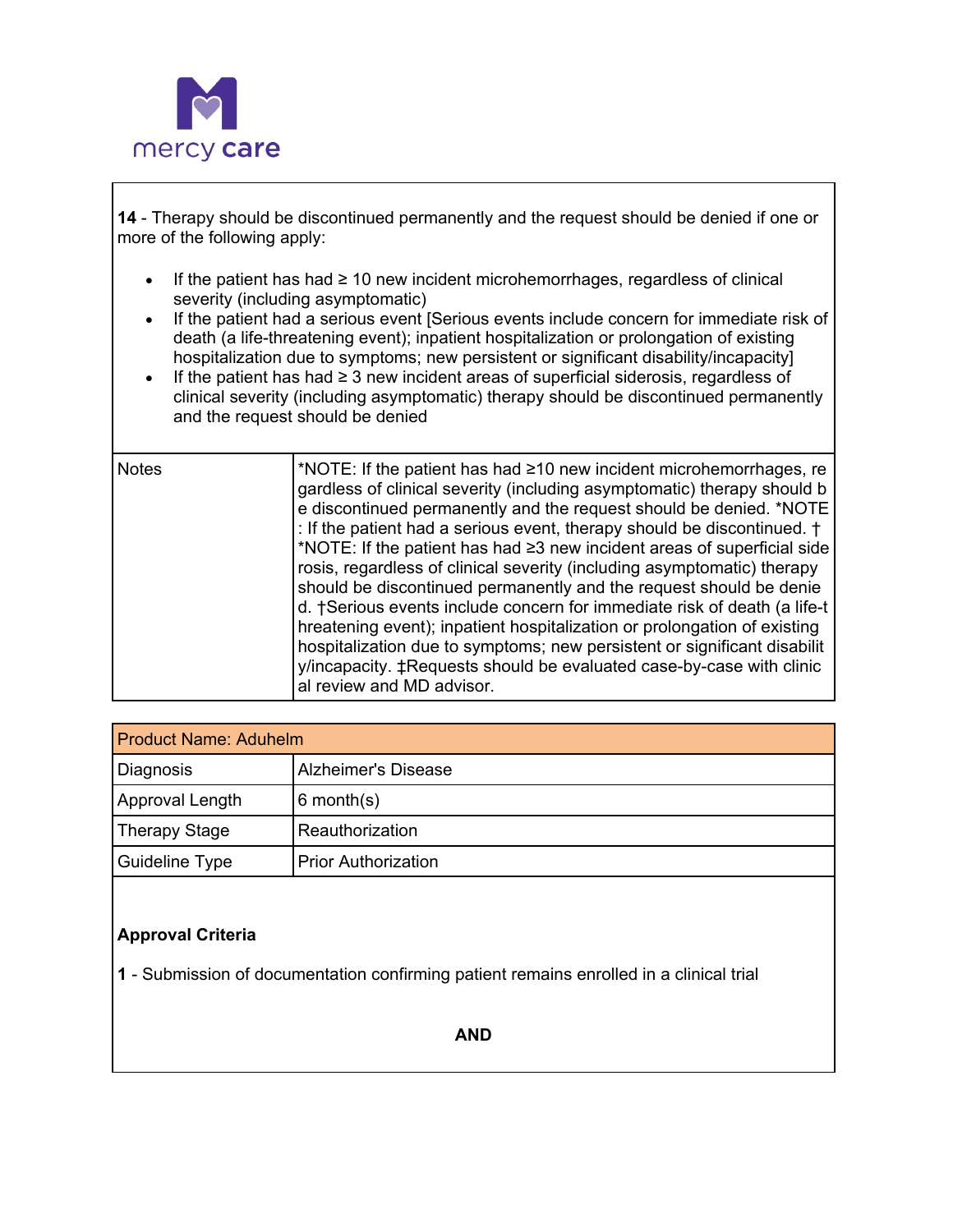

**2** - Prescribed dosing is in accordance with the United States Food and Drug Administration approved labeling

#### **AND**

- **3**  Follow-up MRIs have been conducted at the following timeframes:
	- Week 14 (after 4th infusion, prior to first 6 mg/kg dose)
	- Week 22 (after 6th infusion, prior to first 10 mg/kg dose)
	- Week 30 (after 8th infusion, prior to third 10 mg/kg dose)
	- Week 42 (after 11th infusion, prior to sixth 10 mg/kg dose)
	- Every 6 months thereafter

#### **AND**

 **4** - Patient's diagnosis continues to be mild cognitive impairment or mild dementia stage due to Alzheimer's disease as established by one of the following examination scales:

**4.1** One of the following:

- Mini Mental State Exam (MMSE) score ≥ 24
- Montreal Cognitive Assessment (MoCA) score ≥ 15

### **OR**

**4.2** Both of the following:

- MMSE <24 or MoCA <15
- Rate of decline was slower than expected (<2 points/year)

# **AND**

**5** - ONE of the following (ARIA-H, microhemorrhages):

• Patient has had no new incident microhemorrhage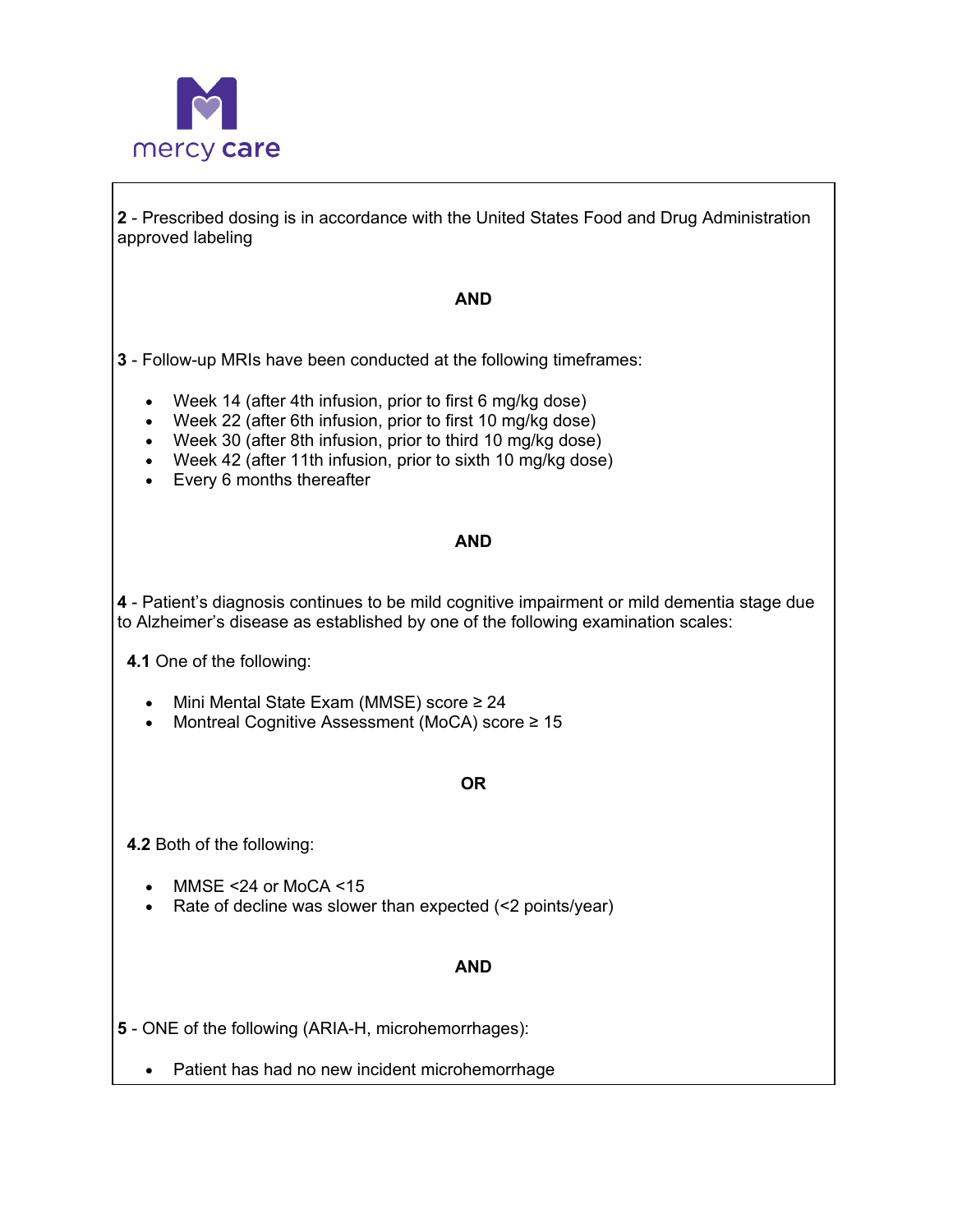

| Patient has had 1 to 4 new incident microhemorrhage(s) AND microhemorrhages are<br>$\bullet$<br>asymptomatic (no clinical symptoms)<br>Patient has had 5 to 9 new incident microhemorrhages AND microhemorrhages are<br>asymptomatic (no clinical symptoms) AND the microhemorrhages have been<br>stabilized<br>Patient has had 1 to 9 new incident microhemorrhages AND microhemorrhages<br>$\bullet$<br>resulted in mild, moderate or severe clinical symptoms AND the microhemorrhages<br>have been stabilized |  |  |
|-------------------------------------------------------------------------------------------------------------------------------------------------------------------------------------------------------------------------------------------------------------------------------------------------------------------------------------------------------------------------------------------------------------------------------------------------------------------------------------------------------------------|--|--|
| <b>AND</b>                                                                                                                                                                                                                                                                                                                                                                                                                                                                                                        |  |  |
| 6 - ONE of the following (ARIA-H, superficial siderosis)                                                                                                                                                                                                                                                                                                                                                                                                                                                          |  |  |
| Patient has had no new incident areas of superficial siderosis<br>$\bullet$<br>Patient has had 1 new incident area of superficial siderosis AND superficial siderosis<br>is asymptomatic (no clinical symptoms)<br>Patient has had 2 new incident areas of superficial siderosis AND superficial siderosis<br>$\bullet$<br>is asymptomatic (no clinical symptoms) AND the superficial siderosis has been<br>stabilized                                                                                            |  |  |
| Patient has had 1 to 2 new incident areas of superficial siderosis AND superficial<br>siderosis resulted in mild, moderate or severe clinical symptoms AND the superficial<br>siderosis has been stabilized                                                                                                                                                                                                                                                                                                       |  |  |
| <b>AND</b>                                                                                                                                                                                                                                                                                                                                                                                                                                                                                                        |  |  |
| 7 - ONE of the following (ARIA-E)                                                                                                                                                                                                                                                                                                                                                                                                                                                                                 |  |  |
| Patient has had no new ARIA-E<br>$\bullet$<br>Patient has mild ARIA-E on MRI AND ARIA-E is asymptomatic (no clinical symptoms)<br>$\bullet$<br>Patient has had moderate or severe ARIA-E on MRI AND ARIA-E is asymptomatic (no<br>clinical symptoms) AND the ARIA-E is stable<br>Patient has had mild, moderate or severe ARIA-E on MRI AND ARIA-E resulted in<br>mild, moderate or severe clinical symptoms AND the ARIA-E is stable                                                                             |  |  |
| <b>AND</b>                                                                                                                                                                                                                                                                                                                                                                                                                                                                                                        |  |  |
| 8 - One of the following:                                                                                                                                                                                                                                                                                                                                                                                                                                                                                         |  |  |
| 8.1 Patient does not meet ANY of the following:                                                                                                                                                                                                                                                                                                                                                                                                                                                                   |  |  |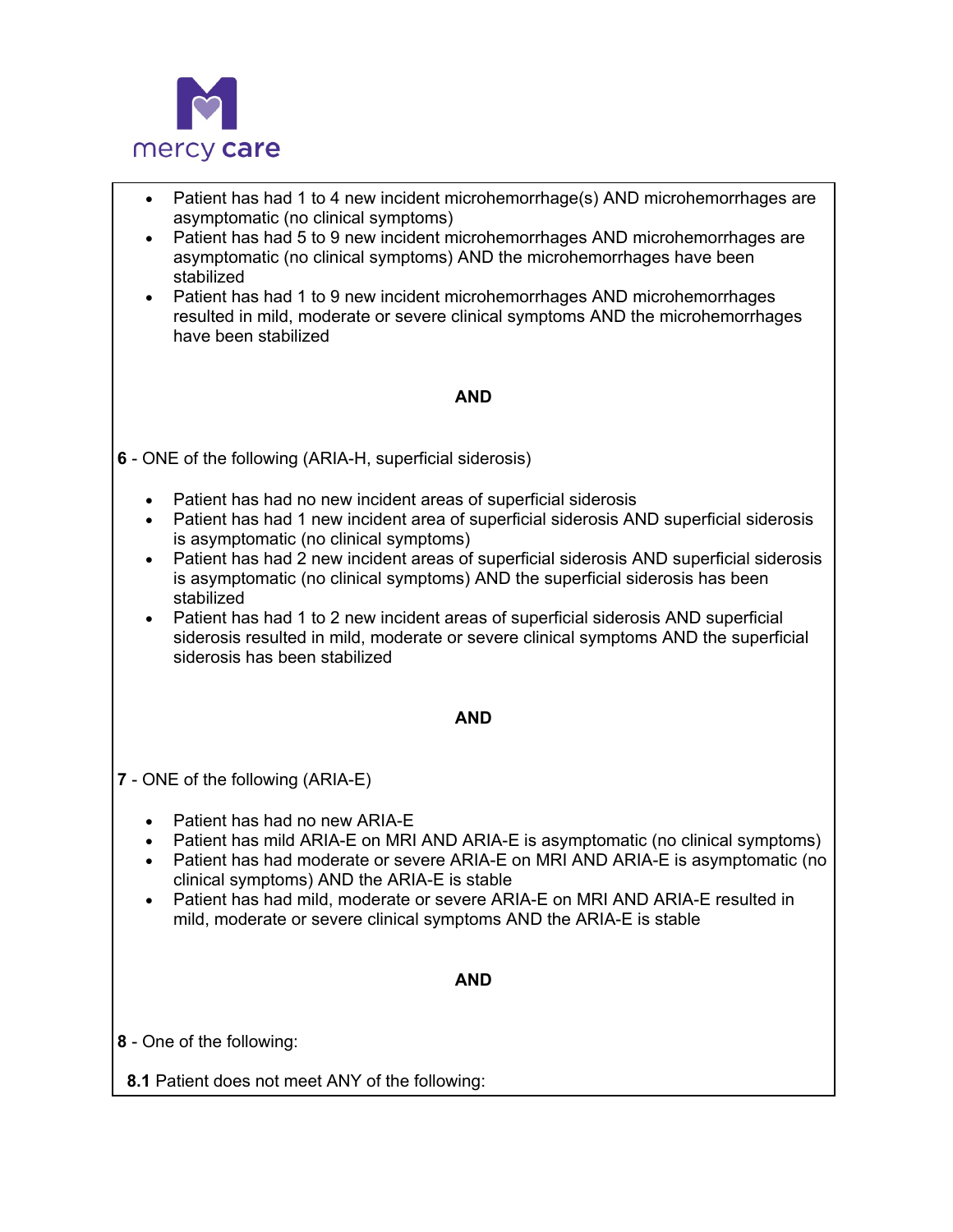

- Initiation of anticoagulation
- Development of active immune-mediated/autoimmune conditions (e.g., Crohn's disease, SLE, aplastic anemia, myasthenia gravis, meningitis/encephalitis)
- Initiation of immunomodulatory medications (e.g., cancer immunotherapies, rituximab, azathioprine)
- Development of other neurologic conditions (e.g., intracerebral bleeds, TBI, stroke)

#### **OR**

**8.2** BOTH of the following:

- Patient does meet one of the above
- Prescriber documents clinical rationale for continued use of aducanumab‡

### **AND**

**9** - Prescribed by or in consultation with one of the following:

- **Neurologist**
- Geriatric specialist

### **AND**

**10** - Therapy should be discontinued permanently and the request should be denied if one or more of the following apply:

- If the patient has had ≥ 10 new incident microhemorrhages, regardless of clinical severity (including asymptomatic)
- If the patient had a serious event [Serious events include concern for immediate risk of death (a life-threatening event); inpatient hospitalization or prolongation of existing hospitalization due to symptoms; new persistent or significant disability/incapacity]
- If the patient has had ≥ 3 new incident areas of superficial siderosis, regardless of clinical severity (including asymptomatic) therapy should be discontinued permanently and the request should be denied

| <b>Notes</b> | <b>NOTE:</b> If the patient has had $\geq 10$ new incident microhemorrhages, re |
|--------------|---------------------------------------------------------------------------------|
|              | gardless of clinical severity (including asymptomatic) therapy should b         |
|              | e discontinued permanently and the request should be denied. *NOTE              |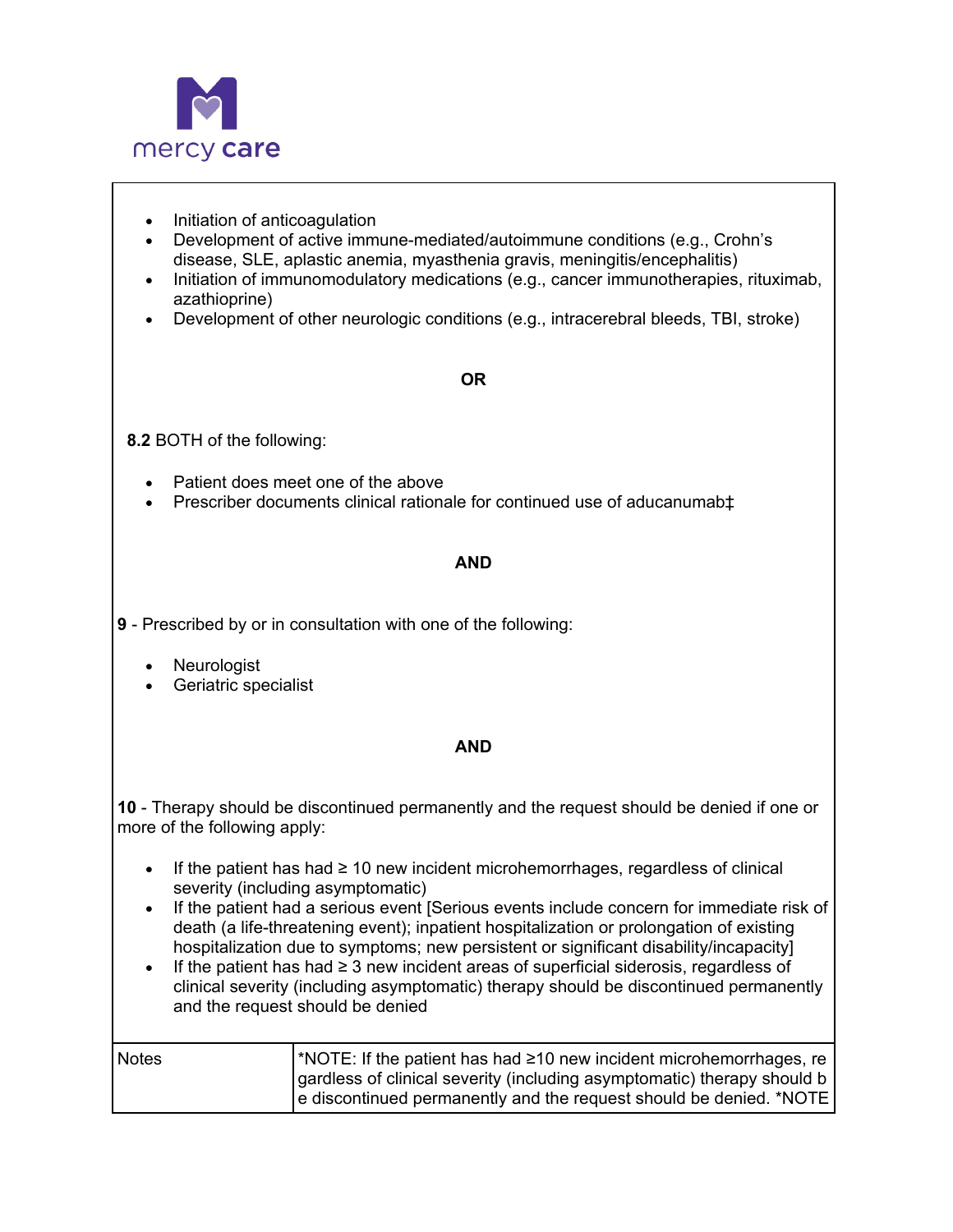

|  | : If the patient had a serious event, therapy should be discontinued. †<br>*NOTE: If the patient has had $\geq$ 3 new incident areas of superficial side<br>rosis, regardless of clinical severity (including asymptomatic) therapy<br>should be discontinued permanently and the request should be denie<br>d. †Serious events include concern for immediate risk of death (a life-t<br>hreatening event); inpatient hospitalization or prolongation of existing<br>hospitalization due to symptoms; new persistent or significant disabilit<br>y/incapacity. ‡Requests should be evaluated case-by-case with clinic<br>al review and MD advisor. |
|--|----------------------------------------------------------------------------------------------------------------------------------------------------------------------------------------------------------------------------------------------------------------------------------------------------------------------------------------------------------------------------------------------------------------------------------------------------------------------------------------------------------------------------------------------------------------------------------------------------------------------------------------------------|
|--|----------------------------------------------------------------------------------------------------------------------------------------------------------------------------------------------------------------------------------------------------------------------------------------------------------------------------------------------------------------------------------------------------------------------------------------------------------------------------------------------------------------------------------------------------------------------------------------------------------------------------------------------------|

# **2 . Background**

|                                                       | <b>Clinical Practice Guidelines</b> |                                                       |                                                                    |                     |
|-------------------------------------------------------|-------------------------------------|-------------------------------------------------------|--------------------------------------------------------------------|---------------------|
| <b>Appendix</b><br><b>ARIA - H (Microhemorrhages)</b> |                                     |                                                       |                                                                    |                     |
|                                                       |                                     |                                                       | <b>New Incident Microhemorrhages</b>                               |                     |
|                                                       |                                     |                                                       | <b>Radiographic Severity</b>                                       |                     |
|                                                       |                                     | Mild $(1 to 4)$                                       | Moderate (5 to 9)                                                  | Severe $(210)$      |
| <b>Clinical</b>                                       | Asymptomatic                        | Continue treatment;<br>MRI q4w until stable           | Suspend treatment;<br>MRI q4w until stable;<br>Restart once stable | Stop<br>Permanently |
| <b>Sympto</b><br>m                                    | Mild                                | Suspend treatment;<br>MRI q4w until stable            |                                                                    | Stop                |
| <b>Severity</b>                                       | Moderate                            | Restart once stable and clinical symptoms<br>resolved |                                                                    | Permanently         |
|                                                       | Severe                              |                                                       |                                                                    |                     |
|                                                       | <b>Serious</b>                      |                                                       | <b>Stop Permanently</b>                                            |                     |
| <b>ARIA - H (Superficial Siderosis)</b>               |                                     |                                                       |                                                                    |                     |
|                                                       |                                     |                                                       | <b>New Incident Areas of Superficial Siderosis (Central Read)</b>  |                     |
|                                                       |                                     | <b>Radiographic Severity</b>                          |                                                                    |                     |
|                                                       |                                     | Mild $(1)$                                            | Moderate (2)                                                       | Severe $(23)$       |
| <b>Clinical</b><br><b>Sympto</b>                      | Asymptomatic                        | Continue treatment;<br>MRI q4w until stable           | Suspend treatment;<br>MRI q4w until stable;<br>Restart once stable | Stop<br>Permanently |